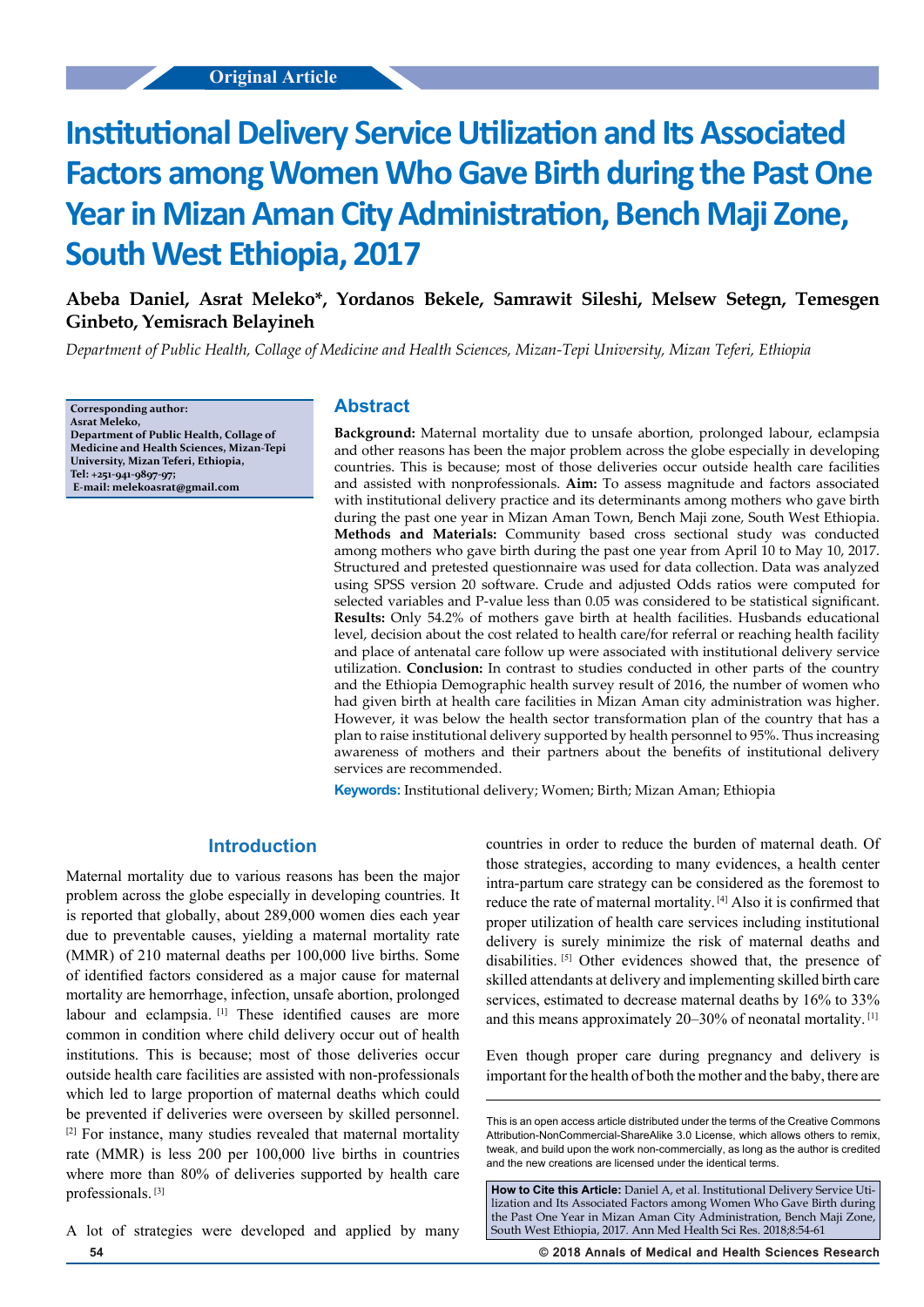problems regarding to coverage and utilization of institutional delivery services globally. The problem is common across the world, but there is observable difference in the distribution of maternal health care service utilization in developing and developed countries. For instance, a report from developed countries revealed that majority, 97% of the pregnant women receive antenatal care (ANC) service and almost all births (99%) use skilled obstetric service during delivery. On the contrary, in low income countries only 52% of pregnant women had four or more ANC visits during their pregnancy and skilled health personnel attended 68% of deliveries. Particularly, Sub-Saharan Africa is area with the lowest coverage of skilled delivery service utilization, with 53% of women having skilled delivery attendants. [6]

In Ethiopia Maternal deaths represent 25 percent of all deaths among women age 15-49 and current maternal mortality ratio is 412 per 100,000 live births. Most of this maternal death is attributed to poor utilization of institutional delivery services. Various studies in different parts of the country indicated that in Ethiopia, the utilization of health facilities for delivery service still at lower level in spite of a rapid health facility expansion throughout the country. [7] The 2011 Ethiopia Demographic and Health Survey (EDHS) report showed that, only 34% of women who gave birth in the five years earlier to the survey received antenatal care from skilled providers, who are health care professionals for their most recent birth. Even if the program design is uniform throughout the country, there is substantial regional variation in the utilization of health institutions for delivery and other maternal health services. For instance a finding from Afar revealed that it has the lowest percentage of women whose births were delivered by a skilled provider or delivered in a health facility (16 percent and 15 percent, respectively), while Addis Ababa has the highest coverage of institutional service utilization which is (97%). [8]

The contribution of improving institutional delivery service coverage for reducing maternal mortality in Ethiopia is unquestionable. Thus it is imperative to identify predictors of institutional delivery service utilization to design and apply appropriate intervention. However, there was shortage of data which reveals the current utilization status of institutional delivery and its associated factors in Mizan Aman city administration. Therefore, this study aimed at determining the magnitude and factors that affect institutional delivery service utilization in this area. The finding of this study would be an input for policy makers, planners and health managers to undertake proper intervention supported with evidence. Also it might be baseline data for Bench-Maji zone health department to undertake appropriate measures to enhance institutional delivery service utilization, in turn contributes for a considerable reduction of maternal mortality in this zone.

## **Objectives**

#### **General objective**

To assess utilization status of institutional delivery service and its associated factors among mothers who gave birth during the

past one year in Mizan Aman city administration, Bench Maji zone, South West Ethiopia.

#### **Specific objectives**

• To determine magnitude of institutional delivery among mothers who gave birth during the past one year in Mizan Aman city administration, Bench Maji zone, South West Ethiopia.

• To identify factors associated with institutional delivery among mothers who gave birth during the past one year in Mizan Aman city administration, Bench Maji zone, South West Ethiopia.

# **Materials and Methods Study area and period**

This study was conducted from April 10 to May 10, 2017 in Mizan Aman city administration. It is found in Bench Maji zone which is one of the 13 zones in the Southern, Nations, Nationalities and People's Regional (SNNPR) of Ethiopia and located in the western part of the region. Mizan Aman is the capital town of this Zone, which is situated 561 Km far away from Addis Ababa, the capital city of the country. The total population of Mizan-Aman district is 50,113, of which 24,956 are males and 25,157 are females. Women of reproductive age group (15-49 years) in the town were 7,853 according to annual population report. The District is structured in such a way that it has two Kifle Ketema (administrative unit) with a total of 5 Kebeles (3 of them were in Mizan Kifle Ketema and the remaining 2 Kebeles in Aman Kifle Ketema). There is one general hospital, one health center and 5 health posts all run by the government. In the private sector there are 20 clinics (of which 5 are medium clinics), 20 drug distribution stores, and 1 drug venders.

#### **Study design**

Community-based cross-sectional survey was conducted to assess utilization of institutional delivery among women who gave birth during the past one year.

#### **Source population**

All women in reproductive age group (15-49) were found to be the source population for this study.

#### **Study population**

The study populations included in this study were all women who give birth in the past one year in Mizan Aman city administration.

#### **Sample size determination**

The sample size was calculated based on the assumptions of prevalence of institutional delivery (P), 22.4% from a recent study done in Afambo district, Afar region.<sup>[9]</sup>, confidence level of 95% and 5% degree of marginal precision (d).

$$
N = (Z\frac{U}{2})^2 \left( \frac{P(1-P)}{d^2} \right)
$$

Where, N=sample size, P= proportion, d2=margin of error and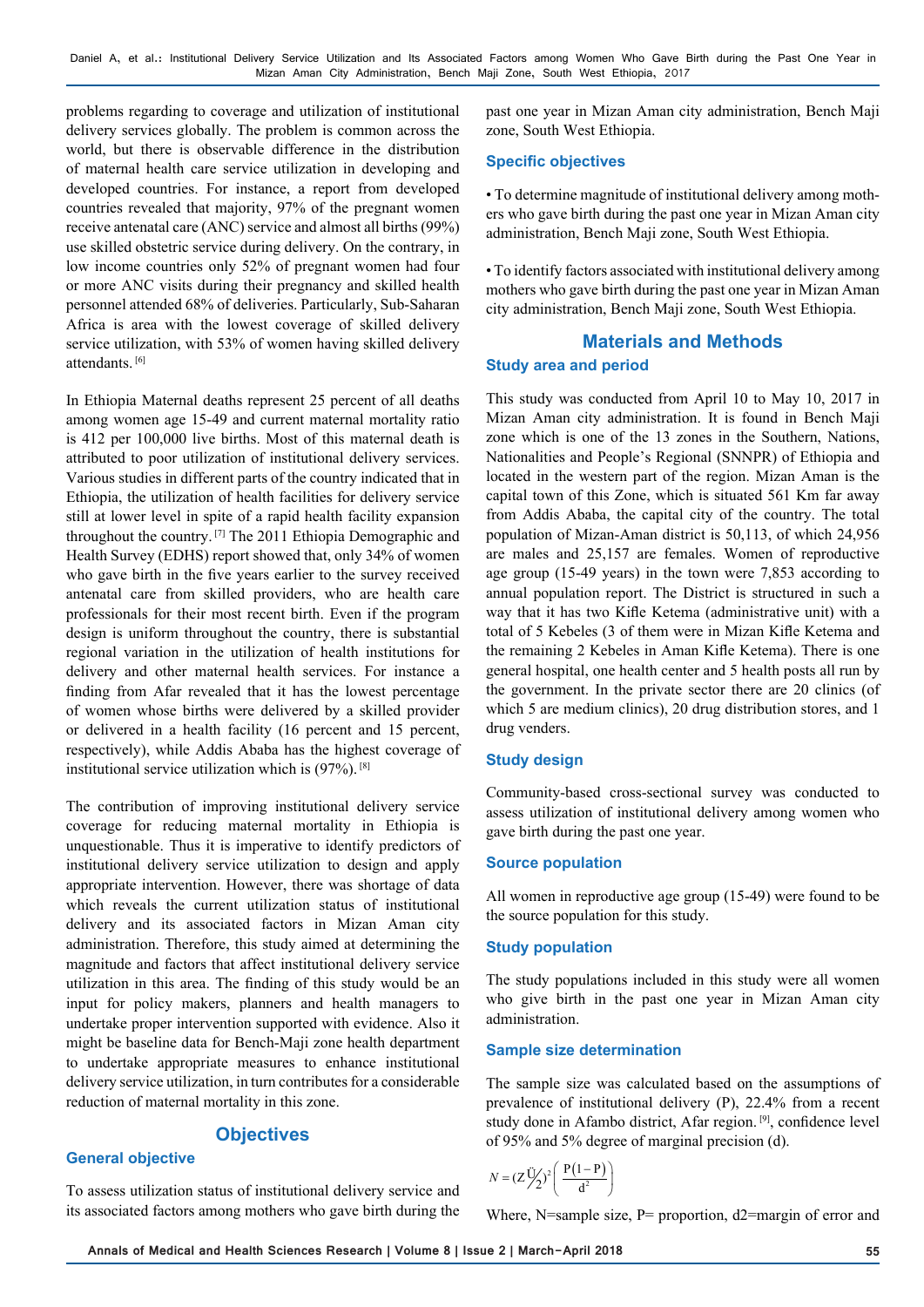Z  $\alpha/2$  = the value of standard normal distribution corresponding to a significant level of alpha.

$$
N = (1.96)^{2} \left( \frac{0.224(1 - 0.224)}{0.05^{2}} \right),
$$

$$
N = (3.8416) \left( \frac{(0.174)}{0.0025} \right)
$$

N=268

Non response rate  $10\%$  of the calculated sample size =268  $(10/100) + 268 = 268 + 26.8 = 295$ . Therefore, the total sample size calculated for this study was, N=295.

#### **Sampling technique**

The sample size was distributed to five (5) kebele proportionate to the size of mothers who gave birth at last one year. At each kebele level, mothers who delivered in the past one year, was selected by simple random sampling specifically lottery method based on sampling frame was obtained from kebele health extension worker [Figure 1].



Figure 1: Schematic presentation of the sampling procedure, Mizan Aman city administration, Bench Maji zone, South West Ethiopia, 2017. \* N – Number of study participants selected from each kebele.

#### **Inclusion and exclusion criteria**

**Inclusion criteria:** Those women who gave birth during the past one year and who lived in the study area for more than six months before the study period are included in this study.

**Exclusion criteria:** Those women who were mentally and physically ill or with other disabilities that might hinder communication were excluded from this study.

## **Data collection method**

The data was collected by one female and two male 4th year graduate class public health students. Study participants were interviewed using structured questionnaire focused on variables including socio-demographic, obstetric, actual delivery and others. Data collection tools were prepared after reviewing relevant literatures and adopting from previous similar studies

conducted before. The English version of the questionnaire was translated to Amharic language to understand easily by the study participants.

## **Study variables**

#### **Dependent variable**

**•** Institutional delivery service utilization

#### **Independent variables**

• Socio-demographic factor (Age, economic status, marital status, religious, occupational status, ethnicity, educational status)

• Obstetric factors (Age at first marriage, age at first pregnancy, place of last delivery, complication of last pregnancy)

**•** Environmental factors (Transportation accessibility)

• Other decision related factors

## **Operational definition(s)**

**Institutional delivery service utilization:** In this study, this means, when a mother gave birth at health institution (health center, hospital, or private clinic).

**Home delivery:** In this study, this means, when a mother gave birth at her home or others' home (neighbor, relatives, or family) or when a birth takes place outside of health institution.

**Close to health care facility:** This study used the term close to health care facility "if a woman travelled <5 km to reach health care facility".

**Far from health care facility:** This study used the term far from health care facility If a woman travelled >5km to reach health care facility.

**Woman's autonomy:** If a woman decides on the place to give birth by herself or with her husband jointly.

#### **Data quality control**

To manage data quality principal investigators and supervisors check the completeness, consistency and accuracy of the data at the end of each day to make immediate correction if it was appropriate. Pre-testing of the questionnaires was made in the area that was not included in the main study before the actual data collection time.

#### **Data analysis**

Data was interred and analyzed using SPSS version 22 data software. Descriptive statistics was done and results are presented in tables and figures. Bi-variant and Multivariable analysis was carried out to test the association between independent and dependent variables.

#### **Ethical consideration**

Supportive latter was obtained from Department of Public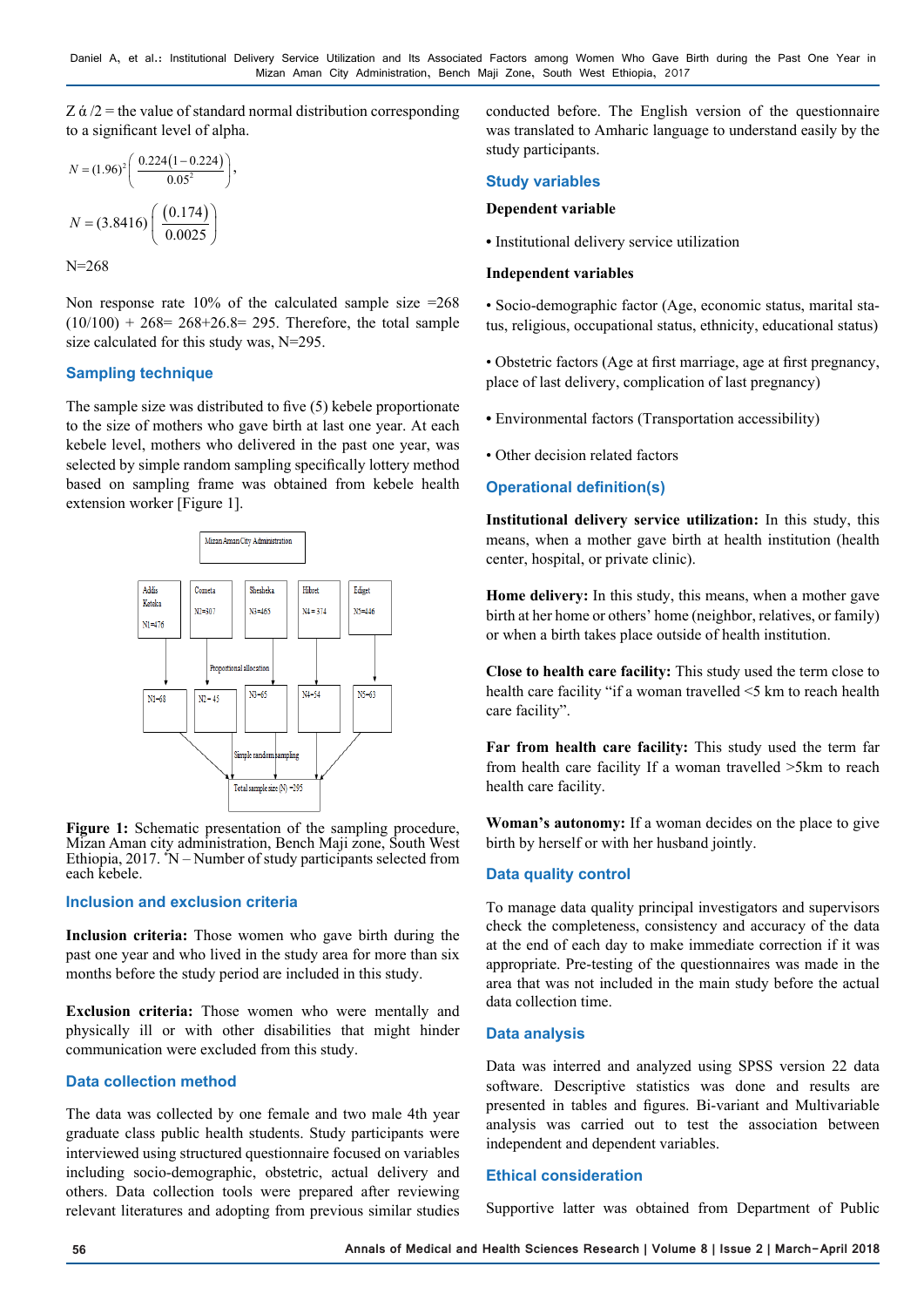Health, Collage of medicine and Health Sciences, Mizan Tepi University and it was communicated to Mizan-Aman city administration health office. Permission and verbal consent was obtained from each respondent during interview and confidentiality was also assured before commencing data collection process. Study participants were informed about the objective of the study and its benefit.

#### **Dissemination of results**

The research paper was presented and submitted for department of public health, College of medicine and health sciences, Mizan Tepi University. Finally, the copy was distributed to Mizan-Aman city administration and health office.

## **Results**

#### **Socio-demographic characteristics of study participants**

A total number of 295 women's who had delivered in the past one year were participated in the study, with 100% response rate. More than one third, 125 (42.4%), of them were aged greater than or equal to 35 years and the mean and standard deviation was 34.5 and 8.75 respectively. Almost all, 280 (94.9%), of participants were married and majority, 127 (43.1%), of them had educational level of above secondary school. Regarding

ethnicity majority, 200 (67.8%), of them was Bench ethnic group. The rest 42 (14.2), 16 (5.4%), 16 (5.4%) and 12 (4.1%) of them were found to be Keffa, Oromo, Tigray and Amhara ethnic groups, respectively [Table 1].

#### **Obstetric characteristics of respondents**

From the total respondents only 48 (16.3%), of them had gave birth only once. Most, 157(53.4%), of the respondents' age at first marriage was less than 18 years. Out of 295 respondents about 257 (87.1) had attained ANC and of those, 250 (97. 3%) of them had three or four visit and, 183 (71.2%) of them were attained at health center. Majorities, 232 (90.3%), gestational age at first ANC visit were first trimester. Nearly half, 135 (45.8%), of mothers delivered their previous child at home and of those who delivered at home only 12 (8.9%) were assisted by skilled personnel while nearly one third, 47 (34. 8%), of them assisted by relatives. From the total respondents 135 (47.8%) of them planned their place of delivery, while 160 (54.2%) of them did not have any plan towards their place of delivery. From those women who had planned their place of delivery, 71 (52.6%) of them preferred health institution and the rest 64 (47.4%) of them preferred home delivery [Table 2].

## **Decision related and idea about institutional delivery**

From the total 295 respondents, majority, 234 (79.3%), of the

|                                       | Table 1: Socio-demographic characteristics of women in Mizan-Aman city administration, Bench Maji zone, South West Ethiopia, 2017 (n=295). |              |                |
|---------------------------------------|--------------------------------------------------------------------------------------------------------------------------------------------|--------------|----------------|
| <b>Variables</b>                      | Category                                                                                                                                   | Frequency    | Percentage (%) |
|                                       | $15 - 19$                                                                                                                                  | 38           | 12.9           |
|                                       | $20 - 24$                                                                                                                                  | 61           | 20.7           |
| Age                                   | 25-34                                                                                                                                      | 71           | 24.1           |
|                                       | $>=35$                                                                                                                                     | 125          | 42.4           |
|                                       | Orthodox                                                                                                                                   | 67           | 22.7           |
| Religion                              | Protestant                                                                                                                                 | 184          | 62.4           |
|                                       | Muslim                                                                                                                                     | 40           | 13.6           |
|                                       | Catholic                                                                                                                                   | 4            | 1.4            |
|                                       | Married                                                                                                                                    | 280          | 94.9           |
| <b>Marital status</b>                 | Never married                                                                                                                              | 4            | 1.4            |
|                                       | Widowed                                                                                                                                    | 2            | 0.7            |
|                                       | <b>Divorced</b>                                                                                                                            | 9            | 3.0            |
|                                       | Cannot read and write                                                                                                                      | 56           | 19.0           |
|                                       | Can read and write                                                                                                                         | 45           | 15.2           |
| Educational status of mother          | Primary education                                                                                                                          | 45           | 15.2           |
|                                       | Secondary education                                                                                                                        | 22           | 7.5            |
|                                       | Above secondary education                                                                                                                  | 127          | 43.1           |
|                                       | Cannot read and write                                                                                                                      | 10           | 3.6            |
|                                       | Can read and write                                                                                                                         | 49           | 17.5           |
| Educational status of father (n=280)  | Primary education                                                                                                                          | 59           | 21.1           |
|                                       | Secondary education                                                                                                                        | 37           | 13.2           |
|                                       | Above secondary education                                                                                                                  | 125          | 44.6           |
|                                       | House wife                                                                                                                                 | 189          | 64.1           |
|                                       | Government employee                                                                                                                        | 94           | 31.9           |
| Occupational status of mother         | NGO-employee                                                                                                                               | 2            | 0.7            |
|                                       | Private business                                                                                                                           | 9            | 3.0            |
|                                       | Student                                                                                                                                    | $\mathbf{1}$ | 0.3            |
|                                       | Farmer                                                                                                                                     | 154          | 55.0           |
|                                       | Governmental employee                                                                                                                      | 82           | 29.3           |
| Occupational status of father (n=280) | NGO employee                                                                                                                               | 8            | 2.9            |
|                                       | Daily laborer                                                                                                                              | 12           | 4.3            |
|                                       | Private business                                                                                                                           | 23           | 8.2            |
|                                       | Student                                                                                                                                    | 1            | 0.3            |
|                                       |                                                                                                                                            |              |                |

\*NGO-Non-Governmental Organization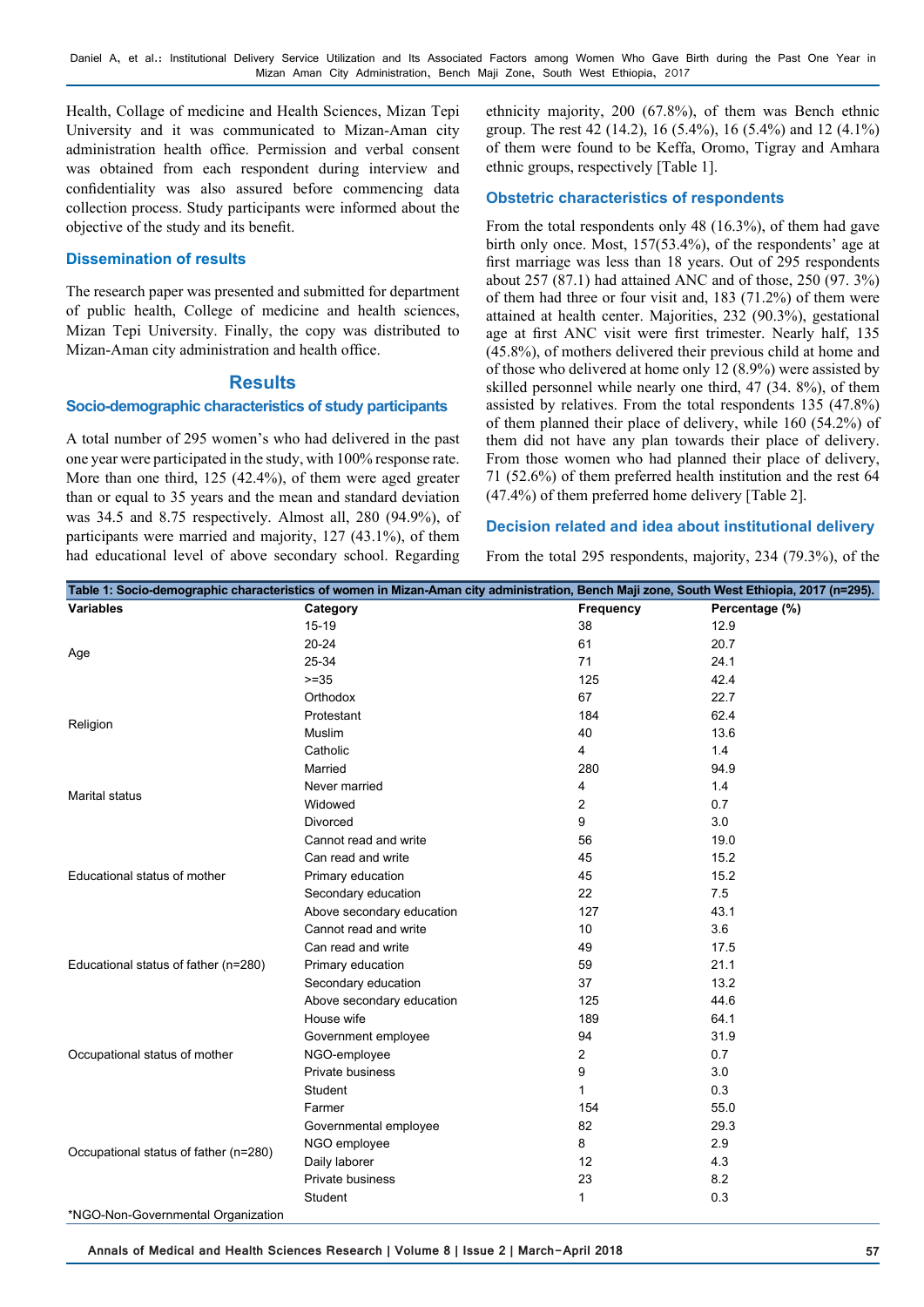| Table 2: Obstetric characteristics of women and their status of Antenatal (ANC) service utilization in Mizan-Aman city administration,<br>Bench Maji zone, South West Ethiopia, 2017. |                          |                |                |
|---------------------------------------------------------------------------------------------------------------------------------------------------------------------------------------|--------------------------|----------------|----------------|
| <b>Variables</b>                                                                                                                                                                      | Category                 | Frequency      | Percentage (%) |
|                                                                                                                                                                                       | < 18                     | 157            | 53.4           |
| Age at 1 <sup>st</sup> marriage                                                                                                                                                       | $>= 18$                  | 137            | 46.6           |
|                                                                                                                                                                                       | $20$                     | 21             | 7.1            |
| Age at first pregnancy                                                                                                                                                                | $>=20$                   | 274            | 92.9           |
|                                                                                                                                                                                       | Primigravida             | 48             | 16.3           |
| Number of pregnancy (gravidity)                                                                                                                                                       | $2 - 4$                  | 133            | 45.1           |
|                                                                                                                                                                                       | $>=5$                    | 114            | 38.6           |
|                                                                                                                                                                                       | $1 - 3$                  | 244            | 82.7           |
| Number of delivery (parity)                                                                                                                                                           | $4-6$                    | 50             | 17             |
|                                                                                                                                                                                       | >6                       | $\mathbf{1}$   | 0.3            |
|                                                                                                                                                                                       | Yes                      | 250            | 84.7           |
| Have you experienced prolonged labor                                                                                                                                                  | No                       | 45             | 15.3           |
|                                                                                                                                                                                       | Home                     | 135            | 45.8           |
| Where did you delivered your previous last child                                                                                                                                      | Health care facility     | 160            | 54.2           |
|                                                                                                                                                                                       | <b>TBA</b>               | 34             | 25.2           |
|                                                                                                                                                                                       | Skilled personnel        | 12             | 8.9            |
| Who assisted you during delivery at home (n=135)                                                                                                                                      | Relatives                | 47             | 34.8           |
|                                                                                                                                                                                       | Neighbor                 | 42             | 31.1           |
|                                                                                                                                                                                       | Yes                      | 255            | 86.4           |
| Was the pregnancy planned                                                                                                                                                             | No                       | 40             | 13.6           |
|                                                                                                                                                                                       | Yes                      | 257            | 87.1           |
| ANC visit                                                                                                                                                                             | No                       | 38             | 12.9           |
|                                                                                                                                                                                       | Health post              | 8              | 3.1            |
| Place of ANC attended                                                                                                                                                                 | Health center            | 183            | 71.2           |
|                                                                                                                                                                                       | Hospital                 | 66             | 25.7           |
|                                                                                                                                                                                       | First trimester          | 232            | 90.3           |
| Gestational week at 1st ANC visit                                                                                                                                                     | Second trimester         | 25             | 9.7            |
| Number of ANC service                                                                                                                                                                 | $1 - 2$                  | 8              | 3.1            |
|                                                                                                                                                                                       | $3-4$                    | 250            | 96.9           |
|                                                                                                                                                                                       | Midwives                 | 196            | 76.3           |
|                                                                                                                                                                                       | Nurse                    | 4              | 1.6            |
| From who you got ANC service                                                                                                                                                          | Doctor                   | 15             | 5.8            |
|                                                                                                                                                                                       | Health officer           | 35             | 13.6           |
|                                                                                                                                                                                       | Health extension workers | $\overline{7}$ | 2.7            |
|                                                                                                                                                                                       | Yes                      | 260            | 88.1           |
| Had bad obstetric history                                                                                                                                                             | No                       | 35             | 11.9           |
| *ANC: Antenatal Care, TBA: Traditional Birth Attendant                                                                                                                                |                          |                |                |

respondents' discus about delivery place, the remaining, 61 (20. 7%), of the respondent were not discus about place of delivery. More than two third, 236 (80%), of the respondents prefers their place of delivery of last child to be at health facility. Half, 149 (50.5%), of study participants replied that decision regarding place of delivery made by both women and their husbands. Regarding decisions towards cost related to health care services more than half, 159 (53.9%) of them said both me and my husband, 97 (32.9%) of them replied as my husband, and the rest 68 (23.1%) of them said myself. Majority, 209 (70.8%), of the respondents were preferred to attend their last delivery by skilled birth attendant (SBA). While the rest 56 (19.0%) and 30 (10.2%) of them preferred to attend delivery by TTBA and family member, respectively. Based on the response of mothers most of them 158 (53. 9%), replied that decision regarding with cost related to health care service given by both wife and husband. Among the total respondents 249 (84.4%) of them know the necessity of institutional delivery. Majority, 192 (65.1%), of the respondents had got advice about their place of delivery and 171 (89.1%) of them got advice during ante-natal care service (ANC) follow up [Table 3].

#### **Prevalence of institutional delivery**

Regarding the place of delivery, among 295 respondents more than half of respondents 160 (54.2%) delivered at health facility and the remaining respondents 135 (45.8%) were delivered at home [Figure 2].

#### **Factors associated with institutional delivery service utilization**

In this study, bivariate logistic regression analysis showed that age, level of education of women, husbands educational level, previous history of prolonged labor, from whom did you get ANC service, where did you get ANC service, decision about the cost related to health care/for referral or reaching health facility, advice about place of delivery, preference place of delivery during your last delivery and family preference place of delivery were statically associated with institutional delivery service utilization.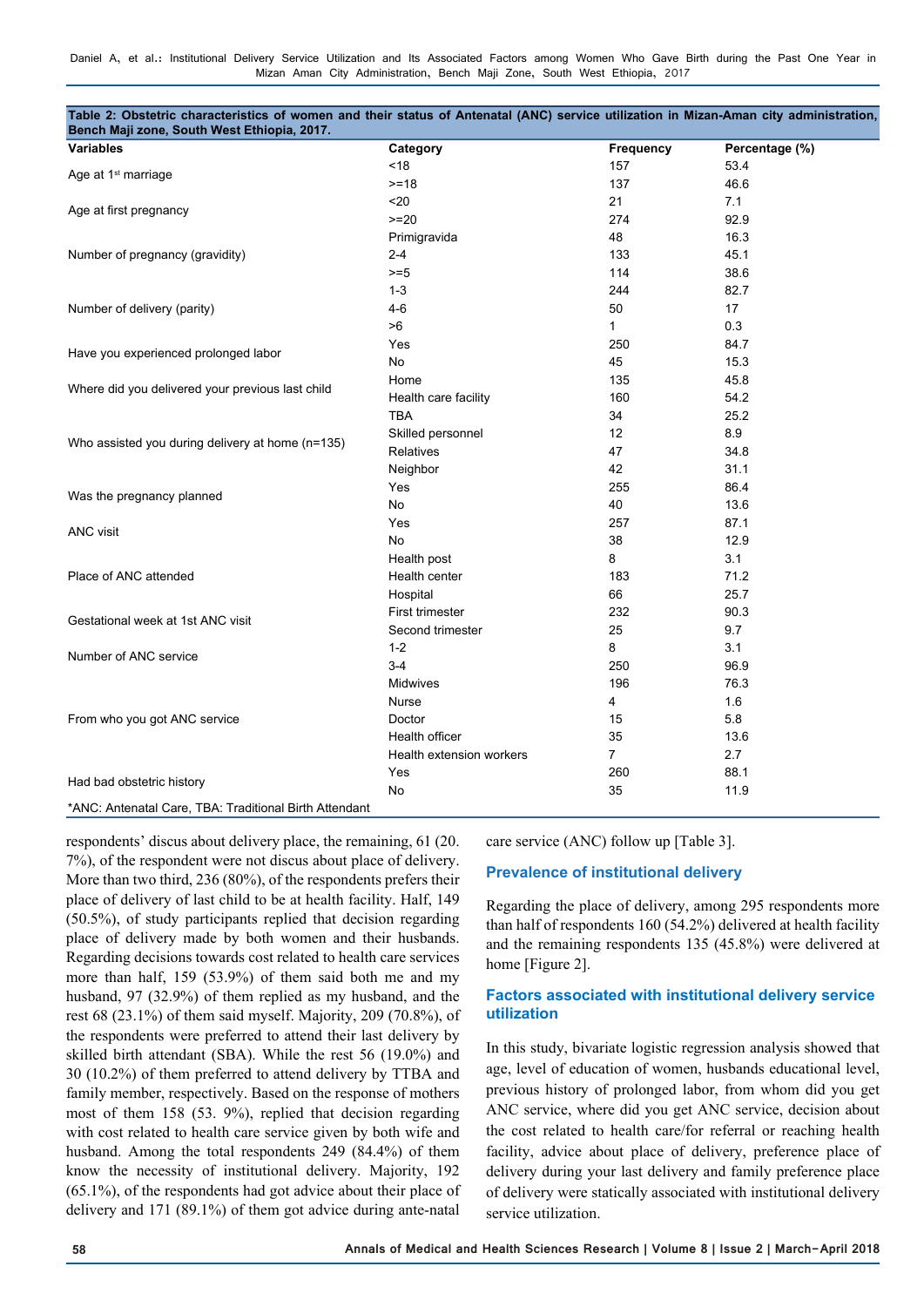| Table 3: Decision about institutional delivery, perceptions about importance of institutional delivery and behavior of health care<br>professionals among women in Mizan Aman city administration, Bench Maji zone, South West Ethiopia, 2017. |                              |                  |                |
|------------------------------------------------------------------------------------------------------------------------------------------------------------------------------------------------------------------------------------------------|------------------------------|------------------|----------------|
| <b>Variables</b>                                                                                                                                                                                                                               | Category                     | <b>Frequency</b> | Percentage (%) |
|                                                                                                                                                                                                                                                | Yes                          | 234              | 79.3           |
| Discuss about delivery place                                                                                                                                                                                                                   | No                           | 61               | 20.7           |
|                                                                                                                                                                                                                                                | Home                         | 59               | 20.0           |
| Preferred place of delivery during your last child                                                                                                                                                                                             | Health facility              | 236              | 80.0           |
|                                                                                                                                                                                                                                                | Home                         | 82               | 27.8           |
| Husband's preferred place of delivery                                                                                                                                                                                                          | Health facility              | 213              | 72.2           |
| Your family preferred place of delivery during last child                                                                                                                                                                                      | Home                         | 102              | 34.6           |
| delivery                                                                                                                                                                                                                                       | Health facility              | 193              | 65.4           |
|                                                                                                                                                                                                                                                | Home                         | 125              | 42.4           |
| Preferred place of neighbors during your last child birth                                                                                                                                                                                      | Health facility              | 170              | 57.6           |
|                                                                                                                                                                                                                                                | Myself                       | 68               | 23.1           |
| Who was the one who made decision finally                                                                                                                                                                                                      | My husband                   | 78               | 26.4           |
|                                                                                                                                                                                                                                                | Both me and my husband       | 149              | 50.5           |
|                                                                                                                                                                                                                                                | Necessary                    | 249              | 84.4           |
| What do you think regarding necessity of institutional delivery                                                                                                                                                                                | Not necessary                | 46               | 15.6           |
|                                                                                                                                                                                                                                                | Skilled health care provider | 234              | 79.3           |
| Whom do you prefer to attend delivery                                                                                                                                                                                                          | <b>TBA</b>                   | 61               | 20.7           |
|                                                                                                                                                                                                                                                | Yes                          | 208              | 80.9           |
| Did health provider explain your health condition                                                                                                                                                                                              | No                           | 49               | 19.1           |
| Did health care provider explain what expected during                                                                                                                                                                                          | Yes                          | 204              | 79.4           |
| delivery                                                                                                                                                                                                                                       | No                           |                  | 20.6           |
|                                                                                                                                                                                                                                                | Yes                          | 201              | 78.2           |
| Did health provider listen your questions and concern                                                                                                                                                                                          | No.                          | 56               | 21.8           |
|                                                                                                                                                                                                                                                | Yes                          | 189              | 73.5           |
| Did health provider respect you (n=257)                                                                                                                                                                                                        | No                           | 68               | 26.5           |
|                                                                                                                                                                                                                                                | Yes                          | 192              | 65.1           |
| Did you get advice about the need to have delivered at HCF                                                                                                                                                                                     | No.                          | 103              | 34.9           |
|                                                                                                                                                                                                                                                | During ANC visit             | 171              | 89.1           |
| When did you got advice (n=192)                                                                                                                                                                                                                | During home visit by HEW     | 21               | 10.9           |
|                                                                                                                                                                                                                                                | Very good                    | 59               | 22.9           |
|                                                                                                                                                                                                                                                | Good                         | 150              | 58.4           |
| How do you rank the behavior of health care provider of ANC                                                                                                                                                                                    | Fair                         | 31               | 12.1           |
|                                                                                                                                                                                                                                                | Bad                          | 17               | 6.6            |
| *TBA-Traditional birth attendant, ANC-Antenatal care, HEWs, Health extension workers, HCF-Health care facility                                                                                                                                 |                              |                  |                |



**Figure 2:** Magnitude of institutional delivery among studied women in Mizan Aman city administration, Bench Maji zone, South West Ethiopia, 2017.

In multivariable logistic regression analysis husbands educational level, place of ANC service attended and decision about the cost related to health care/for referral or reaching

health facility were positive association with institutional delivery service utilization( $p<0.05$ ) [Table 4].

# **Discussion**

It is fact that there are a lot of factors affecting utilization of health services including not only availability, distance, cost, and quality of services, but also by socioeconomic factors and personal health beliefs. Thus it is imperative to describe the important factors associated with magnitude of institutional delivery service utilization to made evidence based intervention. [5] This study was intended to assess magnitude and factors associated with institutional delivery service utilization among mothers who gave birth in the past one year.

Obstetric care from a trained provider during delivery is recognized as critical for the reduction of maternal and neonatal mortality. Because, births delivered at a health facility are more likely to be delivered by a trained health professional. [7] According to the finding from this study considering the last delivery, the prevalence of institutional delivery service utilization or a mother who had gave birth at health institution was 54.2%. This finding was consistent with study finding in Woldyia [10] and Tigray region [11] with magnitude of institutional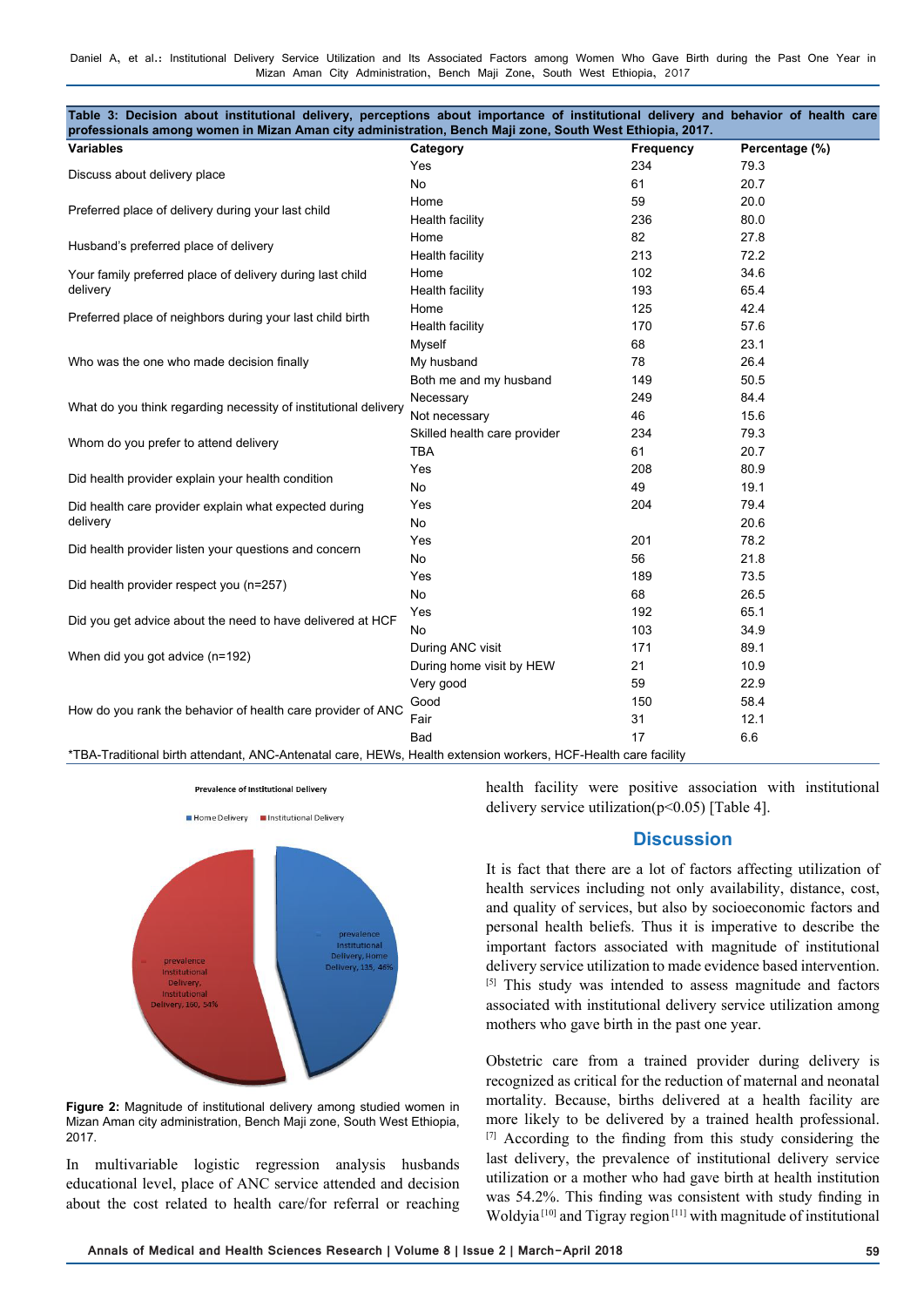| <b>Variables</b>                              | Category                                                                                                                                        | Delivered in health<br>institutions |           | Crude Odds Ratio (COR)  | <b>Adjusted Odds Ratio (AOR)</b> |
|-----------------------------------------------|-------------------------------------------------------------------------------------------------------------------------------------------------|-------------------------------------|-----------|-------------------------|----------------------------------|
|                                               |                                                                                                                                                 | <b>Yes</b>                          | <b>No</b> | (95% CI)                | (95% CI)                         |
|                                               | Can't read and write                                                                                                                            | 25                                  | 49        | 0.711(0.255, 1.98)      |                                  |
| Husband educational<br>status                 | Primary education                                                                                                                               | 32                                  | 27        | 1.844 (0.691, 4.92)     | 2.468 (0.671, 9.076)**           |
|                                               | Secondary education                                                                                                                             | 24                                  | 13        | 2.872 (0.98, 8.41)      | 4.852 (1.186, 19.843)            |
|                                               | Above secondary education                                                                                                                       | 79                                  | 46        | 2.671 (1.072, 6.65)     | 2.671 (1.072, 6.65)              |
|                                               | Health post                                                                                                                                     | 5                                   | 3         | 2 (0.441, 9.064)        | 6.368 (1.102, 36.801)**          |
| Place of ANC attended                         | Health center                                                                                                                                   | 106                                 | 77        | 1.652 (0.938, 2.911)    | 2.324 (1.196, 4.516)             |
|                                               | Hospital                                                                                                                                        | 30                                  | 36        | 1                       |                                  |
| Whom do you prefer to<br>attend your delivery | Health care provider                                                                                                                            | 151                                 | 83        | 1.488 (0.691, 3.205)*   |                                  |
|                                               | TBA or family members                                                                                                                           | 9                                   | 52        | 0.556(0.226, 1.367)     |                                  |
| Got advice regarding                          | Yes                                                                                                                                             | 106                                 | 86        | $0.947$ (0.538, 1.665)* |                                  |
| need of institutional<br>delivery             | <b>No</b>                                                                                                                                       | 35                                  | 30        | 1                       |                                  |
| From whom did you get Nurse                   | Midwife                                                                                                                                         | 121                                 | 102       | $0.678(0.193, 2.381)^*$ |                                  |
|                                               |                                                                                                                                                 | 4                                   | 2         | 1.143 (0.141, 9.289)    |                                  |
| <b>ANC</b> service                            | Doctor                                                                                                                                          | 9                                   | 8         | 0.643(0.136, 3.042)     |                                  |
|                                               | <b>HEWs</b>                                                                                                                                     | 7                                   | 4         | 1                       |                                  |
|                                               | Can't read and write                                                                                                                            | 46                                  | 55        | 1.275 (0.58, 2.806) *   |                                  |
| Educational status of<br>mothers              | Primary education                                                                                                                               | 21                                  | 24        | 1.167(0.53, 2.56)       |                                  |
|                                               | Secondary education                                                                                                                             | 10                                  | 12        | 1.11 (0.421, 2.997)     |                                  |
|                                               | Above secondary education                                                                                                                       | 44                                  | 83        | 2.515 (1.322, 4.785)    |                                  |
| Family preference place Home<br>of delivery   |                                                                                                                                                 | 42                                  | 60        | 2.929 (0.316, 27.182) * |                                  |
|                                               | Health facility                                                                                                                                 | 118                                 | 75        | 6.293 (0.69, 57.38)     |                                  |
| Who decide on cost<br>related to health care  | Myself                                                                                                                                          | 17                                  | 22        | 0.988(0.467, 2.091)     |                                  |
|                                               | My husband                                                                                                                                      | 42                                  | 55        | 2.254 (1.107.4.586)     | $0.944(0.398, 2.241)$ **         |
|                                               | <b>Both</b>                                                                                                                                     | 101                                 | 58        | 0.773(1.342, 8.564)     | 2.735 (1.2, 6.236)               |
|                                               | ¥ ANC-antenatal care, HEWs-Health extension workers, TBA-Traditional birth attendants; *are variables which showed a significant association in |                                     |           |                         |                                  |

Bivariate analysis; \*\*are variables which showed a significant association in both bivariate and multivariate analysis

delivery of  $(48.3\%)$  and  $(54\%)$  respectively  $(36, 43)$ . On the other side it was higher than the study finding from Sekela woreda of west Gojjam  $(12.1\%)$ ,  $[12]$  Arbaminch area  $(20.6\%)$  $[13]$  and EDHS report of 2016 (26%).  $[7]$  The finding was also lower than a result obtained from a study done in Bahir Dar city, Amhara region where the magnitude of institutional delivery was 78.8%. [14] This discrepancy might be resulted due to difference in study period, sample size, study area, and sociodemographic characteristics of study participants.

Different studies confirmed that the probability of giving birth at health care facilities could be affected by a number of factors including place of residence, mother's demographic and socioeconomic characteristics, and availability and quality of health services. [15] In this study the multivariate logistic regression analysis result revealed that husbands educational level, place of ANC service attended and decision on cost related to health care services were showed a significant association with institutional delivery service utilization.

This study identified that educational status of husbands had a significant contribution for maternal utilization of health care institutions for delivery. Mother whose husband had completed secondary education was more than five times more likely to deliver at health institution than those mothers whose husbands can't write and read. Also women whose husbands had above secondary educated were four times more likely to deliver in health facility. This finding was coherent with a result obtained

in Bangladesh [16] and Goba woreda, Oromia region. [17] The possible justification for this could be educated husbands might have better understanding about complication of home delivery and benefit of institutional delivery and assist their partner in deciding on the place of delivery. Similarly, educated husbands could more open toward modern medicine and aware of the benefit of giving birth at health facility.

Women autonomy to decide on costs required for health care services had a significant contribution to choose the place where they need to give birth. The finding of this study showed that women who decide on the cost related to health care together with their husband were three times more likely to deliver in health facility than those without ability to participate in decision making with their husbands equally. This might be attributed to the possible presence of open communication about health care seeking behavior and stronger relationship with their husband as a result of the above factor mentioned.

Antenatal services can provide opportunities for women to get information on the status of their pregnancy which in turn alerts them to decide where to deliver. In addition, use of ANC may signify the availability of a nearby health care service, which may also provide delivery care. [18] Surprisingly, the finding from this study also revealed as ANC service would enhance mothers' utilization of health care facilities for delivery. It showed that, women who attend ANC follow up at health post were six times more likely to deliver in health facility than